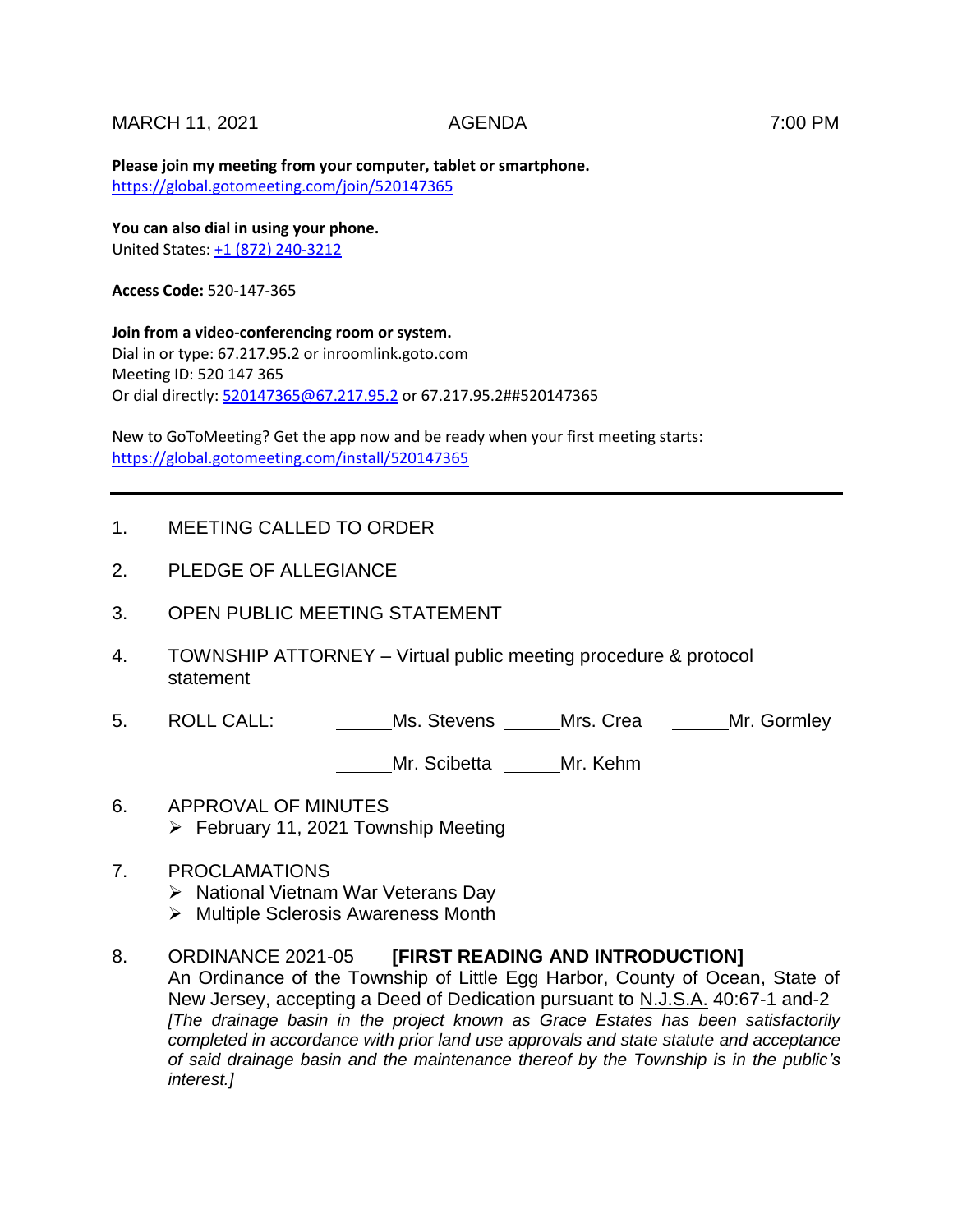# 9. ORDINANCE 2021-06 **[FIRST READING AND INTRODUCTION]**

An Ordinance of the Township of Little Egg Harbor, County of Ocean, State of New Jersey, providing for the renovation of an improvement to the Township of Little Egg Harbor Sports Complex and appropriating \$2,000,000 therefor and providing for the issuance of \$1,900,000 in bonds or notes of the Township of Little Egg Harbor to finance the same

*[The improvements authorized and the purposes for which the bonds or notes are to be issued consist of the renovation of and improvements to the Township Sports Complex, including, but not limited to, various renovations and improvements to soccer and football fields, together with all purposes necessary, incidental or appurtenant thereto.]*

# 10. ORDINANCE 2021-07 **[FIRST READING AND INTRODUCTION]**

An Ordinance of the Township of Little Egg Harbor, County of Ocean, State of New Jersey, amending Chapter 277 of the Township Code of the Township of Little Egg Harbor, entitled "Qualified Private Communities"

*[This amendment clarifies the standards by which the Township provides certain services under N.J.S.A. 40:67-23.1 as to certain private roads, and to update citations.]*

# 11. ORDINANCE 2021-02 **[SECOND READING AND ADOPTION]**

An Ordinance of the Township of Little Egg Harbor, County of Ocean, State of New Jersey, providing for the acquisition of various public works equipment for the Township of Little Egg Harbor and appropriating \$750,000 therefor and providing for the issuance of \$712,500 in bonds or notes of the Township of Little Egg Harbor to finance the same

*[The improvements hereby authorized to be undertaken consist of the acquisition of various public works equipment for the Township, including but not limited to two sideloader garbage trucks, a pickup truck, a field mower and an enclosed utility trailer.]*

# 12. ORDINANCE 2021-03 **[SECOND READING AND ADOPTION]**

An Ordinance of the Township of Little Egg Harbor, County of Ocean, State of New Jersey, amending Chapter 37 of the Township Code of the Township of Little Egg Harbor, entitled "Environmental Commission" so as to amend §37-5 entitled "Powers and Duties"

*[This ordinance clarifies that the Environmental Commission may coordinate with the Green Team Advisory Committee to support and participate in Sustainable NJ.]*

# 13. ORDINANCE 2021-04 **[SECOND READING AND ADOPTION]**

An Ordinance of the Township of Little Egg Harbor, County of Ocean, State of New Jersey, amending and supplementing Chapter 323 of the Township Code of the Township of Little Egg Harbor, entitled "Vehicles and Traffic" so as to establish regulations for public parking spaces for charging of electric vehicles *[This ordinance amends Chapter 323, "Vehicles and Traffic" so as to create a new Subsection 323-7A, which establishes regulations for parking at electric charging station and a fee for use.]*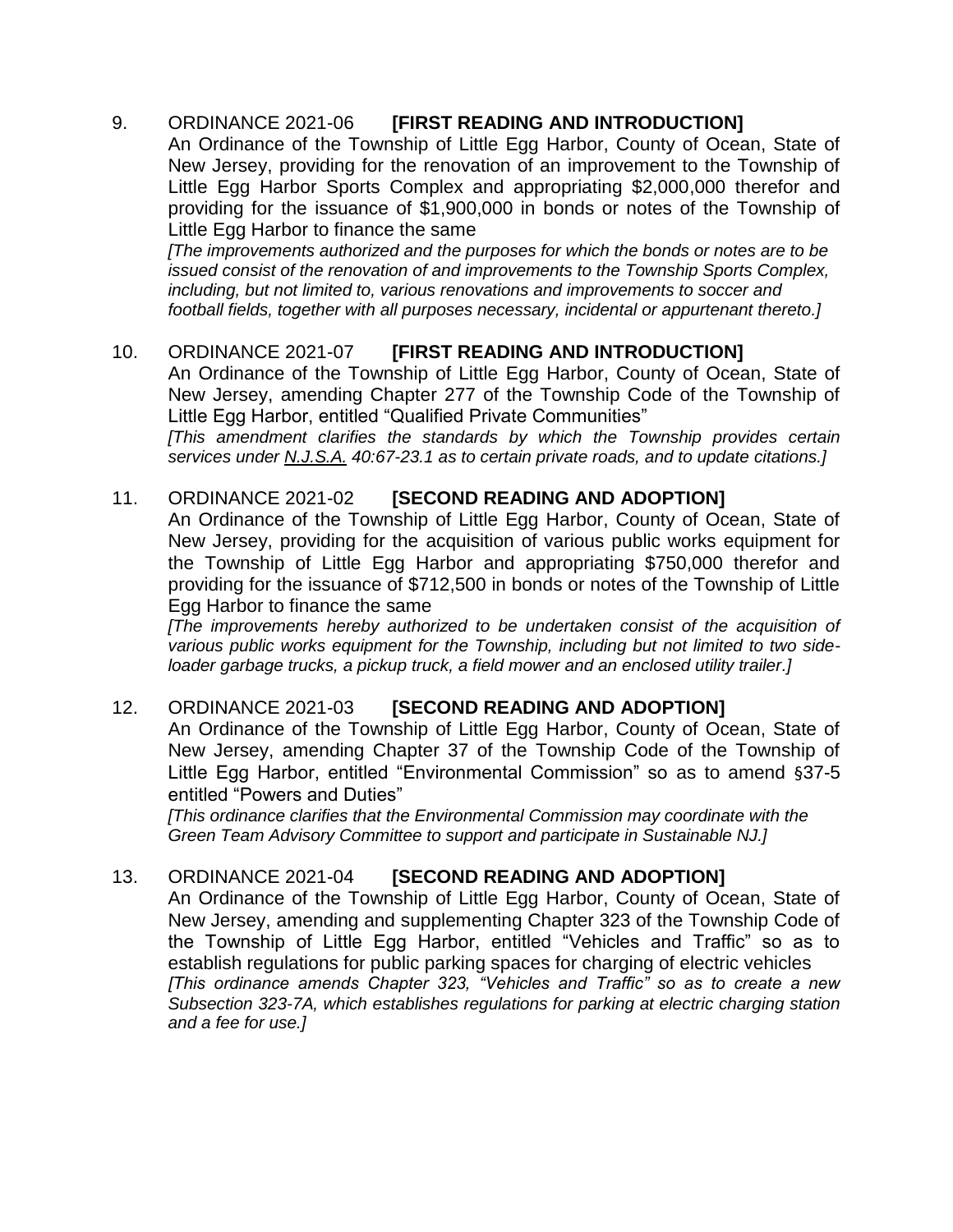## 14. CONSENT AGENDA

*A Consent Agenda includes Resolutions which are not controversial and do not require individual discussion. The Consent Agenda is moved, seconded, and voted upon as one item by the Governing Body.* 

- 2021-78 Authorizing the execution of an employment agreement with Little Egg Harbor Township Police Chief Richard J. Buzby, Jr. *[Agreement is for a three (3) year term effective as of January 1, 2019 and ending on December 31, 2021.]*
- 2021-79 Authorizing a salary increase for the Municipal Clerk *[Mrs. McCracken will receive a 2% base salary increase for calendar years 2020 and 2021.]*
- 2021-80 Appointing Keith Weidman as Supervising Mechanic for the Township of Little Egg Harbor Department of Public Works *[Mr. Weidman's employment began on March 8, 2021 and he will be compensated at an hourly rate of \$35 which is in accordance with the Township Salary Ordinance.]*
- 2021-81 Setting the rate of pay for on call per diem Telecommunicators and on call per diem Telecommunicator Trainees for the Township of Little Egg Harbor Police Department [On call per diem Telecommunicator Trainees shall be compensated at a rate of *\$17.00 per hour and on call per diem Telecommunicators shall be compensated at a rate of \$18.00 per hour.]*
- 2021-82 Establishing fees for the employment of off-duty police officers by private persons or entities *[The hourly rate for police officers performing off-duty police activities for private entities shall be in accordance with the applicable collective bargaining agreement in effect at the time of the performance of the off-duty activities.]*
- 2021-83 Designating Rodney Haines as the Appropriate Authority for the Police **Department**
- 2021-84 Urging the immediate repeal of Senate Bill No. 3454 (P.L. 2021 C.25) *[As a result of this law, our law enforcement officers will be quilty of a crime if they notify parents that an underage child is using or in possession of marijuana or alcohol on their first offense. Only if the child is found again using or in possession can a law enforcement officer notify the parents.]*
- 2021-85 Authorizing the release of performance guarantees posted for Metro PCS New York LLC for various projects
- 2021-86 Authorizing the release of a performance guarantee posted by Great Bay Condominiums